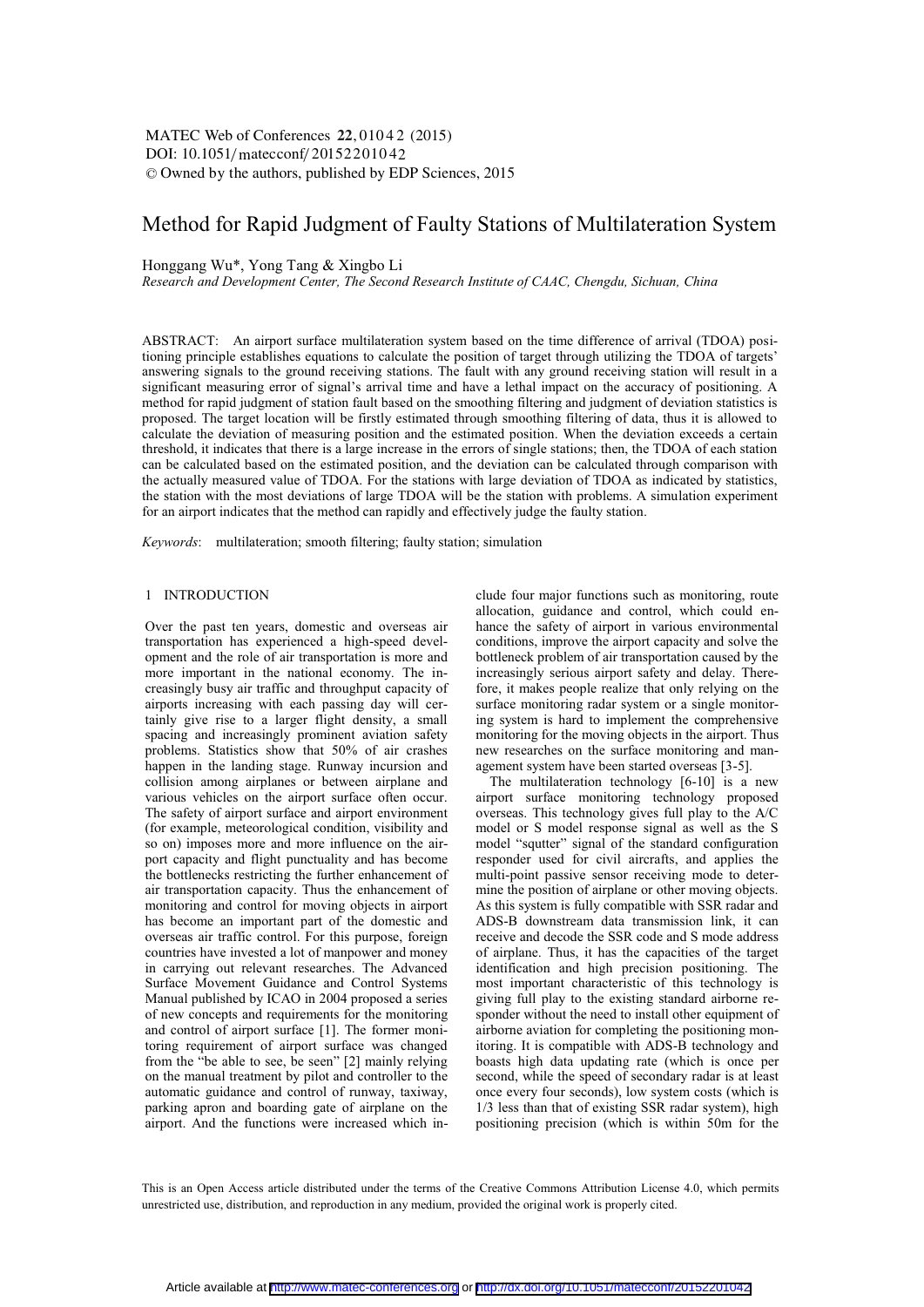wide area air positioning and within 10m for the ground positioning) and target identification capacity. As the passive receiving equipment has little interference for other systems, the antenna of receiving station is a simple omnidirectional antenna without a rotating mechanism. It is characterized by small volume, flexible station configuration and strong adaptability to the system monitoring coverage and so on.



Figure 1. Working principle of multrlateration



Figure 2. System chart of multilateration

The working principle of Multilateration system is shown in Figure 1. The system utilizes a number of passive radar receivers in distributing installation, which have the same working frequency for reception of secondary radar used in civil aviation to receive the response from the airborne standard A/C mode or S mode responder in or the S mode "squtter" signal independently transmitted by the monitored airplane. The accurate position of the detected airplane is calculated with TDOA based on the hyperbolic curve (side) positioning principle. In addition, SSR code is extracted from an A mode signal or an airplane address code which is extracted from the S mode signal to provide airplane identification for subsequent treatments. Theoretically, the accurate Theoretically, two-dimensional position of airplane on the airport surface can be determined through three receiving stations and the coordinates of the three-dimensional

position of airplane in the air can be determined with four receiving stations. In fact, due to airport terrain, shielding of buildings, coverage requirement of system monitoring, redundancy and other reasons, five to seven receiving stations are generally required. The functional block diagram of system is shown in Figure 2.

In the technological development of multilateration, a number of passive location technical systems were proposed such as the RSSI system with multiple passive receiving stations to measure the intensity of target signal, the AOA system to measure the angle of target relative to the receiving station, the TOA system for direct measurement of time and so on. As the RSSI is prone to provide environmental disturbance, AOA receiving station must be configured with directional antenna. However, researches show that the TDOA utilizing time difference technology is a good multipoint passive location system. It utilizes the time difference of target signal to reach a number of passive sensors to determine the position of target measured. That is to say, use the hyperbolic curve cross positioning (two-dimensional) and the hyperbolic face cross positioning (three-dimensional) algorithm. The mathematical equation for calculation is shown in Figure 4. Target position can be made if we could accurately measure the time difference of each station related to the master station. As this system can be better used to eliminate the error with the target signal sources (responder) and the error with the wireless communication of signal, the existing experiments and application systems basically apply the TDOA system.

At present, the MLAT receiver has been installed in worldwide large and medium airports such as Heathrow, Frankfurt and Dallas and so on. [11] Although the multilateration has been applied in an extremely large scale, the majority of medium and small airports have installed fewer receiving stations of MLAT system. In this circumstance, in case of significant increase in detection time error of a station, it will have a lethal impact on the accuracy of final target positioning, and cause the danger of collision accident on the ground.

This paper proposes a method for judgement of faulty station based on the moving average filtering and judgment of deviation statistics and such method can rapidly and effectively judge whether there is a fault of significant increase in error of station at measurement, and determine the number of station. On this basis, the MLAT system can remove the data from the receiving station with fault, thus guaranteeing the system positioning accuracy can be controlled in the specified range.

#### 2 MATHEMATICAL MODEL OF MLAT POSI-TIONING

The routes for targets to reach different receiving stations are different. That is to say, there is a differ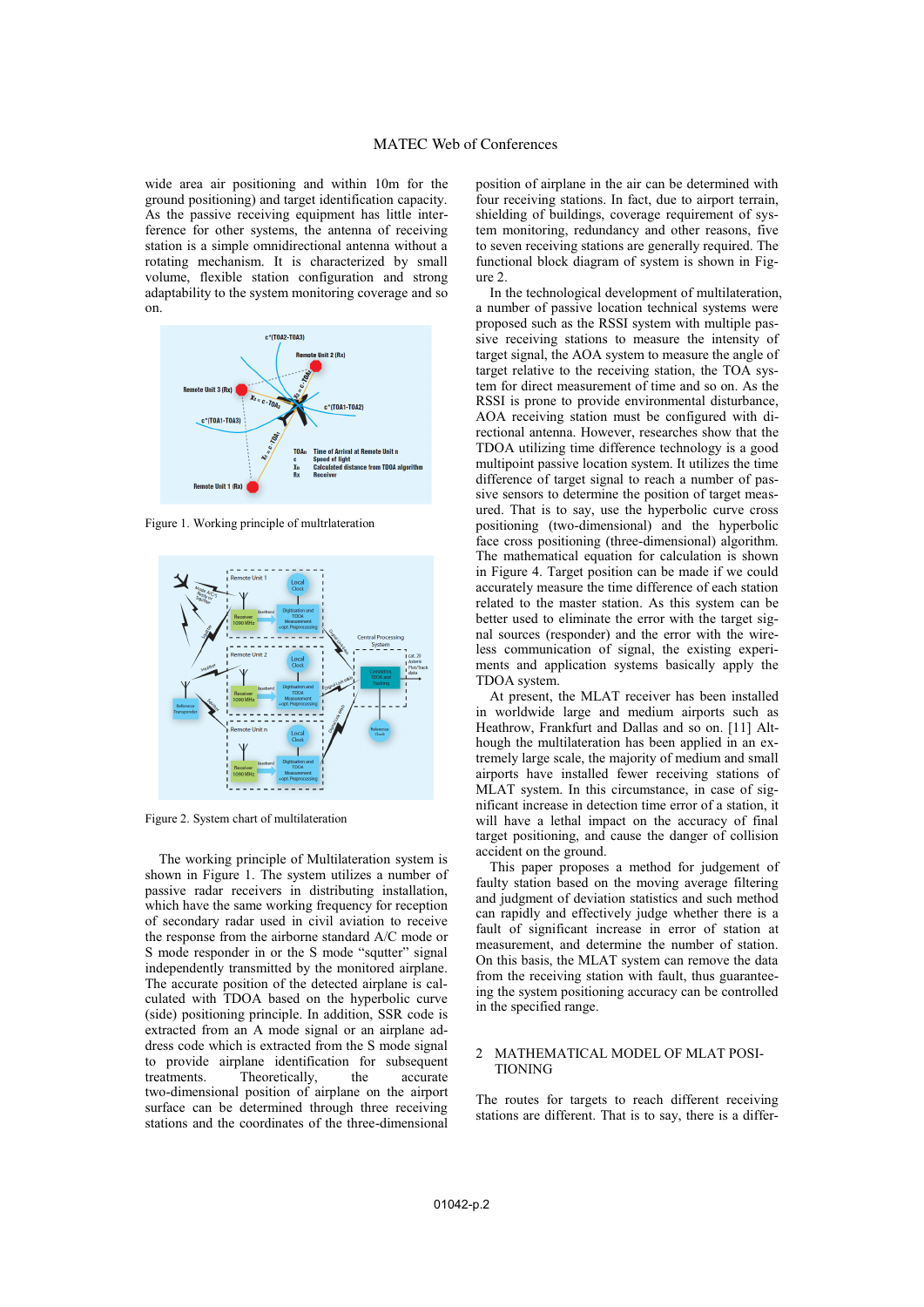ence in distance. In respect of time, there is the time difference for the same answering signal to reach different receiving stations and it includes the spatial position information of target. Therefore, the target can be positioned through measuring the Time Difference of Arrival (TDOA) [12]. Assume that the vector of target's spatial position is  $=[r_x \quad r_y \quad r_z]^T$ , there are N receiving stations.  $\mathbf{x} = \begin{bmatrix} r_x & r_y \end{bmatrix}$ The position vector of the ith receiving station is  $\mathbf{x}_i = [r_{xi} \quad r_{yi} \quad r_{zi}]^T$ , the arrival time of signal is t, the distance from the target is r, and  $i = 1, 2, ..., N$ , the measured value of arrival time is shown as follows:

$$
t_{mi} = t_0 + \frac{r_i}{c} + n_i
$$
 (1)

Wherein,  $t_0$  is a time constant, n is the time measurement noise and c is the speed of light  $(c = 3 \times 10^8 m / s).$ 

For any two receiving stations p and q, the difference in arrival time of target's answering signal determines a hyperboloid and the receiving stations p and q are at the focus of the hyperboloid. The difference in arrival time is shown as follows:

$$
t_{pq} = t_p - t_q = \frac{r_2 - r_1}{c}
$$
  
=  $\frac{1}{c} [\sqrt{(r_x - r_{xp})^2 + (r_y - r_{yp})^2 + (r_z - r_{zp})^2} - \sqrt{(r_x - r_{xq})^2 + (r_y - r_{yq})^2 + (r_z - r_{zq})^2}]$   
(2)

To combine the equations of *N* receiving stations, the matrix form is shown as follows:

$$
\mathbf{T}_m = \mathbf{T}_0 + \frac{1}{c} \mathbf{r} + \mathbf{n}
$$
\nWherein,

\n
$$
\mathbf{T}_m = \begin{bmatrix} t_{m1} & t_{m2} \cdots & t_{mN} \end{bmatrix}^T,
$$
\n
$$
\mathbf{T}_0 = \begin{bmatrix} t_0 & t_0 \cdots & t_0 \end{bmatrix}^T,
$$

$$
\mathbf{r} = [r_1 \quad r_2 \cdots r_N]^T,
$$
  

$$
\mathbf{n} = [n_1 \quad n_2 \cdots n_N]^T.
$$

The solution for equation set (3) is the target's positioning solution. In addition, the equation set is often a non-linear overdetermined equation set. Therefore, it is required to get the solution through iteration and approximation. At present, there are mainly two target positioning algorithms, that is, the close form solution represented by Chan Method [13] and the iterative algorithm represented by Taylor series expansion [14, 15].

## 3 METHOD FOR JUDGMENT OF FAULTY RE-CEIVING STATION

## 3.1 *Analysis of the influence of the error of a single station on positioning accuracy*

The size of target positioning error is mainly related with two factors: One is the measuring factor which reflects the influence of system measurement on accuracy and includes the measures of TDOA and the positioning measurement by the receiving station; another one is the geometry dilution of position (GDOP), which reflects the influence of the related geometric location relationship between the target and the receiving stations. When a time measurement error  $\sigma$ , is set, it is allowed to analyze the MLAT positioning error in the geometric layout of different stations [16].

In this situation, we apply the motion trail of airplane in an airport obtained with the high precision GPS (which is represented by "○" in Figure 3) as the real target position and assume that four remote receiving stations (which are represented by " $\oplus$ ") are set in the airport and the error of each station at measurement is  $\sigma_t = 5ns$ . The Chan Method can solve the target position (which is represented by "\*") of 4 stations obtained through the multilateration.



Figure 3. Multilateration positioning results of four stations and error influence of single station

In addition, it is also possible to draw the GDOP analysis results based on these conditions. The three outer curves in Figure 1 are equal precision curves with the precision ( $1\sigma$ ) of 3m, 4m and 5m. The curve that centers on the changes of real target track in Figure 1 is the positioning results obtained when the error of station 4 at measurement is  $20\sigma_t$ . Table 1 shows the comparison of positioning accuracy in case of the significant increase of different degrees in error of a single station at measurement at the different remote terminals. It can be seen from the table that the system's overall positioning precision will be increased significantly with the significant increase in error of a single station. Therefore, it is required to find the station with problems as soon as possible in case of a significant increase in error of a single station and eliminate the station's influence in resolving target position, so as to ensure the positioning accuracy.

Table 1. Precisions obtained at different stations and different errors at measurement (m),  $\sigma_t = 5ns$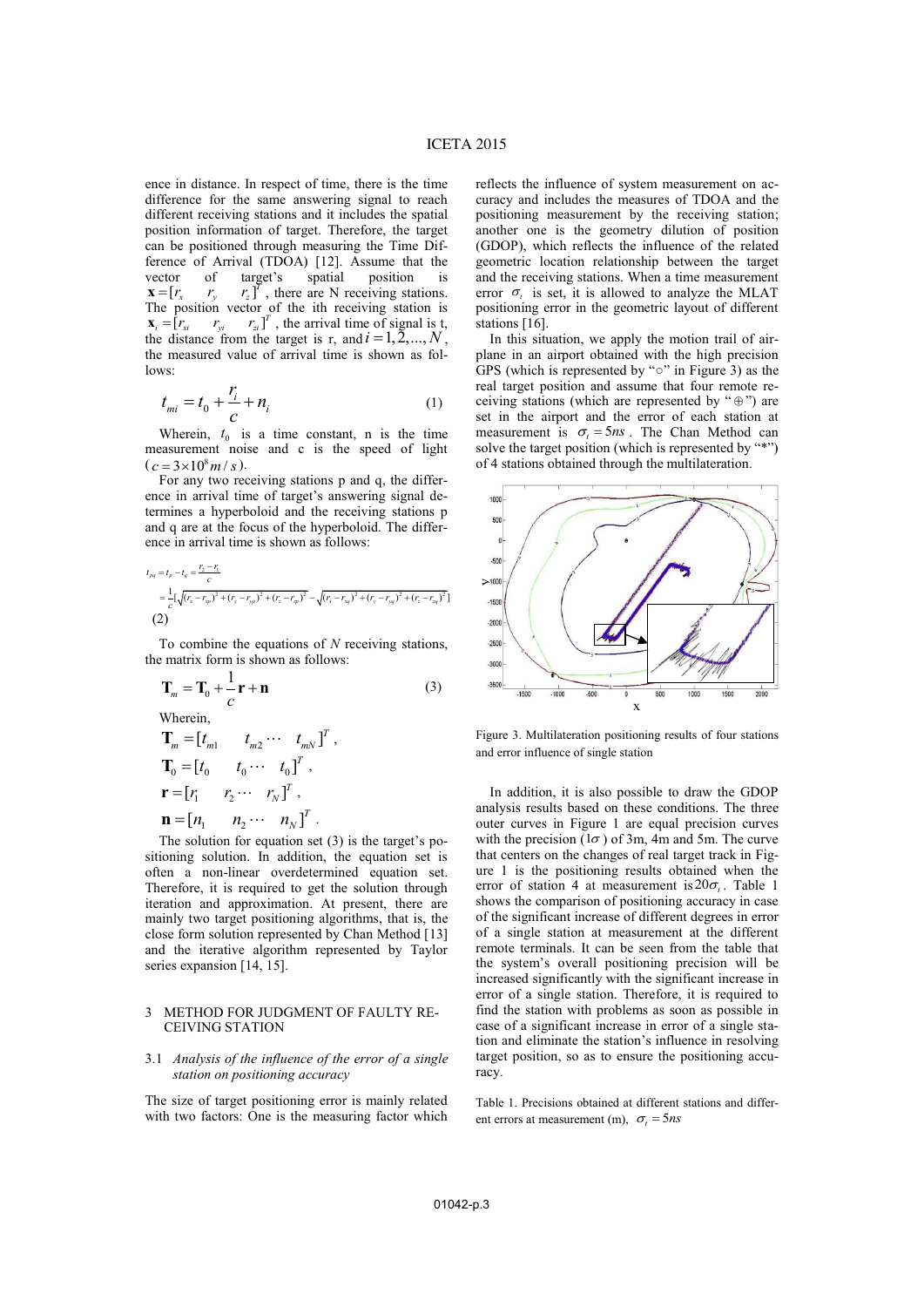# MATEC Web of Conferences

| Error of<br>single station | l $\sigma$ . | $10\sigma$ | $20\sigma$ | $30\sigma$ | $50\sigma$ |
|----------------------------|--------------|------------|------------|------------|------------|
| Station 1                  | 1.82         | 10.51      | 23.46      | 35.03      | 57.76      |
| Station 2                  | 1.65         | 9.70       | 20.74      | 29.61      | 48.46      |
| Station 3                  | 1.74         | 9.26       | 18.34      | 28.79      | 46.82      |
| Station 4                  | 1.86         | 9.20       | 17.70      | 33.38      | 58.42      |

### 3.2 *Method for judgment of faulty remote station*

Through the above analysis, we understand the extremely large influence of the significant increase in error of a single station on positioning precision. There are two critical problems: First one is the method to judge whether there is a significant increase in error of a single station; second one is the method to rapidly and accurately find out the station with problems in such case. Currently, there are few articles on the multilateration about such problems. Our thoughts are to firstly estimate the real position of target through the smoothing filtering of data to calculate the deviation of measured position from the estimate position. The deviation exceeding a threshold indicates the significant increase in error of a single station; then, its TDOA to other stations can be calculated based on the estimated position, the deviation will be calculated through comparison with the actually measured value of TDOA and the stations with a large deviation of TDOA will be found out through statistics. The station causing the most deviation of large TDOA will be a station with problems. The specific method is shown as follows.

#### 3.2.1 *Smoothing filtering*

There are many methods for conducting smoothing filtering of data, such as Least Squares, Least Mean Square and Kalman filtering and so on. The smoothing filtering is actually a low-pass filter which is used to suppress noise and make the target track smoother. As the focus of this paper is on the optimal selection of the multilateration station, only a simple and practical smoothing method is applied here, that is, the moving average filtering. Assume that the width of filtering window is W, and  $ones(W,1)$  represents the array of width in which W is 1, the coordinates of track after the smoothing filtering are shown as follows:

$$
\overline{\mathbf{r}}_{x} = \hat{\mathbf{r}}_{x} \ast \frac{1}{W} \text{ones}(W,1),
$$
  

$$
\overline{\mathbf{r}}_{y} = \hat{\mathbf{r}}_{y} \ast \frac{1}{W} \text{ones}(W,1)
$$
 (4)

Wherein,  $\overline{\mathbf{r}}_x$ ,  $\overline{\mathbf{r}}_y$  are the coordinates of track after wherein,  $\mathbf{r}_x, \mathbf{r}_y$  are the coordinates of track after<br>smoothing filtering, and  $\mathbf{r}_x, \mathbf{r}_y$  are the coordinates of track calculated with the multilateration. As the relative altitude of airplanes on the ground is 0, it is not required to conduct filtering for  $\mathbf{r}_7$ .

3.2.2 *Judgment of significant increase in error of station* 

For simplification, only two consumptions are con-

sidered: *H*<sup>0</sup> is that there is no station with a significant increase in error at measurement; *H*1 is that there is a station with a significant increase in error at measurement; The theoretical value of positioning precision  $\sigma_{xy}$  can be obtained within an effective coverage range through analysis of error at measurement  $\sigma_t$  and GDOP. For example, all the airplane track points in Figure 1 are within the range covered by curves with the precision of 3m, etc. Therefore, it can be considered that  $\sigma_{xy} = 3$ . However, we know that it is very unlikely for the positioning deviation of airplane at a moment to exceed  $3\sigma_{xy}$ . Therefore, if a positioning deviation exceeds  $3\sigma_{xy}^{\gamma}$ , we can conclude that there is a significant increase in error of a single station. Although this judgment is not 100% accurate, the measured value of positioning at all moments and the distance deviation of smoothing value can be obtained with the following equation:

$$
\hat{e}(t) = \sqrt{\left[\bar{r}_x(t) - \hat{r}_x(t)\right]^2 + \left[\bar{r}_y(t) - \hat{r}_y(t)\right]^2} \quad (5)
$$

Open a time window with the width of M (M can be 1, 2, 3...) at t. If  $k = M, M-1, ..., 0$  in  $\hat{e}(t-k)$ , and there are  $M_{et}$  exceeding  $3\sigma_{xy}$ , the decision statistics  $RE_t = M_{et}/M$  can be used to judge whether there are stations with a significant increase in error at measurement, and it is shown as follows:

$$
\begin{cases}\nH0 \text{ tanhle if } RE_t < Th \\
H1 \text{ tanhle if } RE_t \ge Th\n\end{cases} \tag{6}
$$

Wherein, *Th* is the judgment threshold. For example, *Th* can be 0.1 or 0.2. The larger *Th* is, the stricter the judgment conditions will be.

### 3.2.3 *Determination of station with problems*

At t, when the judgment is *H*1, select the smoothing values of the positions  $\overline{r}_x, \overline{r}_y$  corresponding to errors in the time window M with the  $M_{et}$  exceeding  $3\sigma_{xy}$  and calculate the time difference  $\overline{t}_{pq}$  for it to reach each station with equation (2), and compare it with the actually measured TDOA  $\hat{t}_{pq}$ , as shown in the equation as follows:

$$
Dt_{pq} = |\vec{t}_{pq} - \hat{t}_{pq}|, \ \ p, q = 1, ..., N \tag{7}
$$

Wherein N is the number of station. Find out the  $N/2$  largest value in each group of  $Dt_{pq}$ , judge the number of station generating such  $Dt_{pq}$ , and perform accumulation to obtain the number of station with problems.

#### 4 SIMULATION EXPERIMENT

## 4.1 *Smoothing filtering*

In order to verify whether the value after the smoothing filtering can be used as the estimation of true value, we still apply a high precision GPS to obtain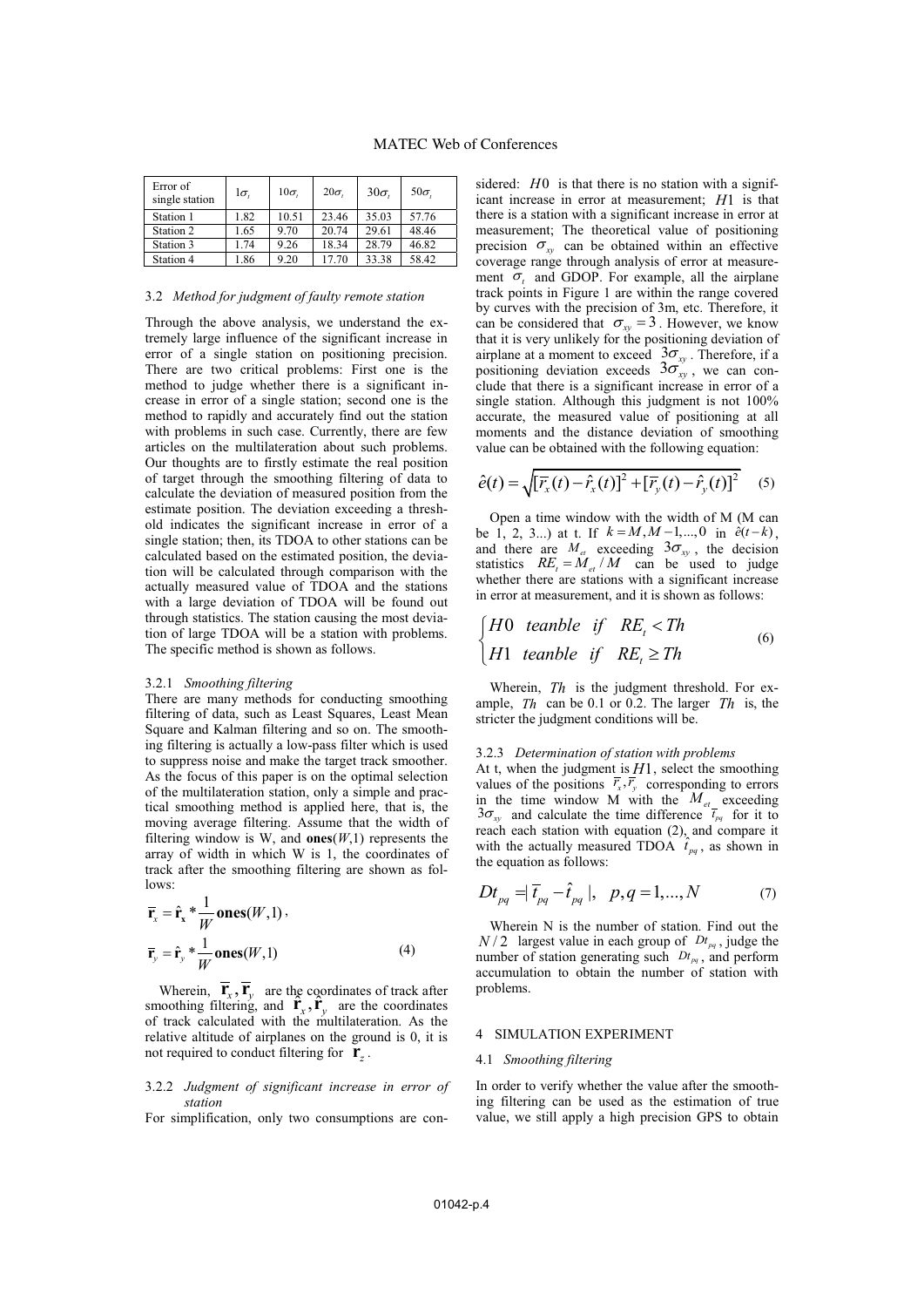# ICETA 2015

Table 3. Accuracy of judgment of significant increase in error of single station and the accuracy of judgment of station with problems

|                         | Accuracy of judgment of significant<br>increase in error of single station $(\%)$ |            |            | Accuracy of judgment of station with<br>problems $(\%)$ |            |            |            |            |
|-------------------------|-----------------------------------------------------------------------------------|------------|------------|---------------------------------------------------------|------------|------------|------------|------------|
| Error of Single Station | $10\sigma$                                                                        | $20\sigma$ | $30\sigma$ | 50 $\sigma$                                             | $10\sigma$ | $20\sigma$ | $30\sigma$ | $50\sigma$ |
| Station 1               | 97.14                                                                             | 100        | 100        | 100                                                     | 79.43      | 87.14      | 91.71      | 94.14      |
| Station 2               | 99.20                                                                             | 99.71      | 100        | 100                                                     | 85.28      | 91.19      | 94.43      | 96.29      |
| Station 3               | 93.74                                                                             | 97.32      | 99.64      | 100                                                     | 86.10      | 94.61      | 96.36      | 97.79      |
| Station 4               | 92.86                                                                             | 94.40      | 97.29      | 99.07                                                   | 81.29      | 88.23      | 92.29      | 94.86      |

the airplane track as the true value and set the basic time measurement errors of four remote stations of airport as  $\sigma_t = 5ns$ . We select different stations to change their errors at measurement and have conducted 100 Monte Carlo simulation experiments to calculate the positioning precision after smoothing filtering.

The width of smoothing filtering window is  $W = 9$ . Figure 4 shows the comparison of results after the smoothing filtering in case of  $30\sigma_t$  error at station 4. Obviously, the fluctuation of data after filtering (which is represented by "\*") has significantly decreased, and the data is closer to the real position. Table 2 also reflects such result. In particular, the comparison in Table 1 shows that the positioning precision after application of the smoothing filtering due to the significant increase in error of single station is increased by several times.



Figure 4. Effects after smoothing filtering of track

Table 2. Precision obtained through smoothing filtering at different stations and different errors at measurement (m),  $\sigma_t = 5ns$ 

| Error of single<br>station | $1\sigma$ . | $10\sigma$ | $20\sigma$ | $30\sigma$ | $50\sigma$ |
|----------------------------|-------------|------------|------------|------------|------------|
| Station 1                  | 1.79        | 4.14       | 7.89       | 13.74      | 23.03      |
| Station 2                  | 1.95        | 3.98       | 7.45       | 11.63      | 21.09      |
| Station 3                  | 1.87        | 2.65       | 6.74       | 10.67      | 19.65      |
| Station 4                  | 1.93        | 4.32       | 7.61       | 14.38      | 25.94      |

4.2 *Judgment of significant increase in error of single station and determination of station with problems* 

According to the method as described earlier, we set  $N = 4$ ,  $\sigma_{xy} = 3$ ,  $M = 5$  and  $Th = 0.2$  as well as other simulation conditions to be the same as those in section 4.1. We have conducted 100 Monte Car-

losimulation experiments, and made statistics of the accuracy of judgment of significant increase in error of single station and the accuracy of judgment of station with problems.

The conclusion that we can obtain from Table 3 is that the application of the method as described in the paper can obtain a high accuracy of judgment of significant increase in error of single station and a high accuracy of judgment of station with problems. In an actual application, the station judgment accuracy of eighty percent of stations is sufficient to find out the remote station with a large error at measurement in a very short time, thus it can achieve the optimal selection of multilateration station. In addition, it is worth mentioning that, in case of significant increase in errors of different stations, the judgment accuracies we can obtain are different, which indicates that the geometric position of station has certain influence on the performance of the method as described in this paper.

#### 5 CONCLUSION

This paper proposes a method for the optimal selection of multilateration remote stations on the airport surface based on smoothing filtering and the strategy of statistics judgment of deviation, and this method can rapidly determine the faulty station in a very short time. A lot of Monte Carlo simulation experiments have verified the effectiveness of the algorithm in this paper. However, it is still required to further discuss the theoretical derivation problems in relation to the performance of the method as described in this paper. And the solutions in the case of significant increase in errors of multiple stations and the application of track filtering algorithm with better performance and so on will be shown in the further study.

#### ACKNOWLEDGEMENT

This paper is supported by the National Natural Science Foundation of China (GN: U1333202, U1233103).